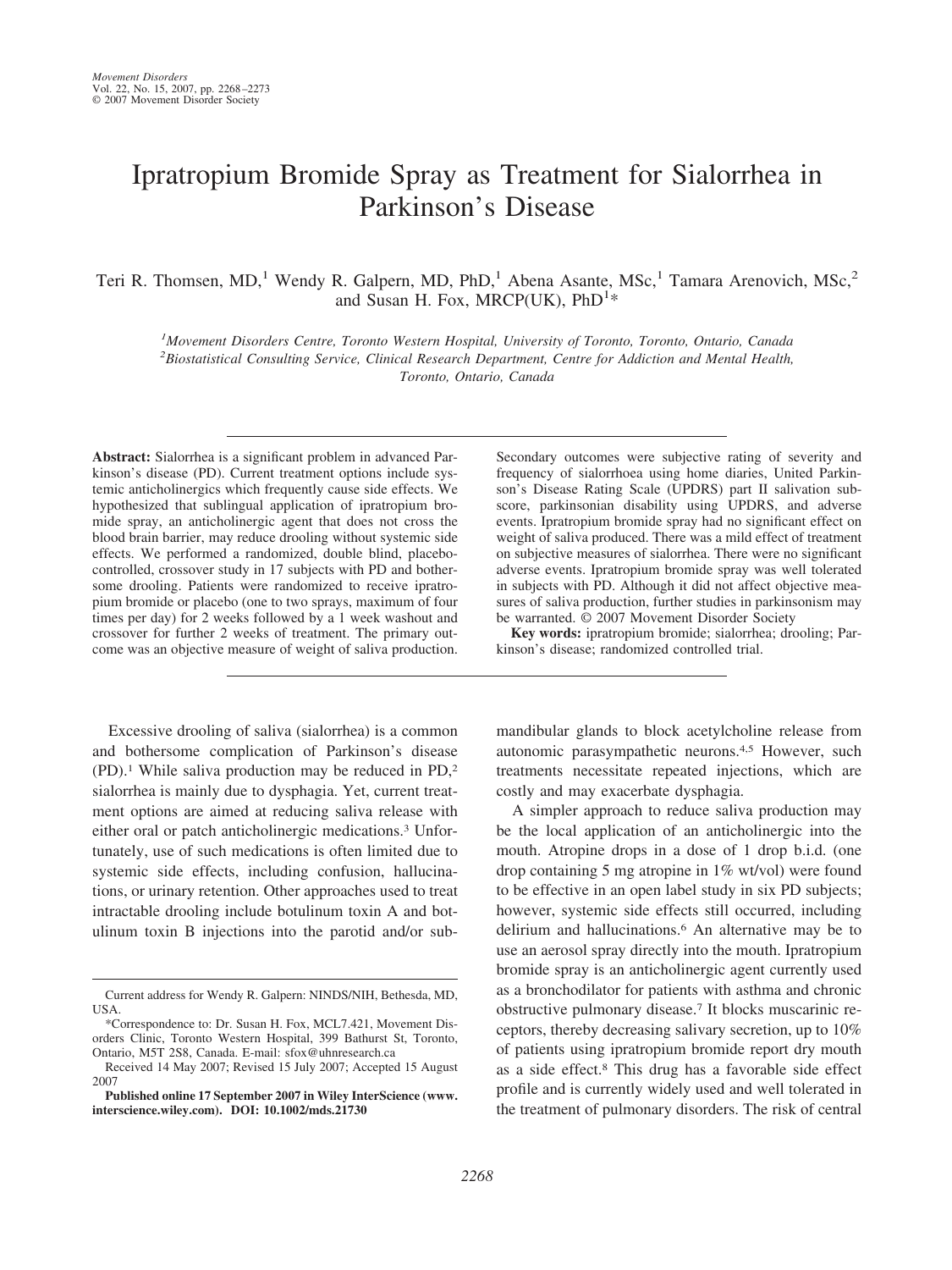antimuscarinic effects is minimal as ipratropium does not cross the blood brain barrier.9 Systemic absorption of ipratropium bromide aerosol spray is low, thus minimizing potential systemic anticholinergic side effects. We therefore performed a randomized, double blind, placebo-controlled, crossover study designed to assess the safety, tolerability, and efficacy of ipratropium bromide spray as a treatment of PD-related drooling.

# **SUBJECTS AND METHODS**

# **Subjects**

Seventeen subjects were recruited from the Movement Disorders outpatient clinic at the Toronto Western Hospital, after institutional ethics review board and Health Canada approval. The study was registered at Clinical-Trials.gov; NCT00296946. Written informed consent was obtained from each subject. Inclusion criteria included a diagnosis of idiopathic Parkinson's disease (PD) according to the UK Parkinson's Disease Society Brain Bank criteria,<sup>10</sup> age over 18 years and bothersome drooling [United Parkinson's Disease Rating Scale (UP-DRS) part II, item 6, salivation score rating of two or higher]. Subjects had to be on stable PD and concomitant medications for the preceding 1 month. In addition, subjects or a caregiver had to be able to complete a daily home diary and subjects had to be able to tolerate oral dental rolls for 5-minute periods for saliva measurements. Exclusion criteria were a known hypersensitivity to ipratropium bromide; the concurrent use of acetylcholinesterase inhibitors, cholinergic agents, or anticholinergic agents; botulinum toxin for drooling within the past 4 months; a history of glaucoma; the presence of clinically significant urinary retention or outflow obstruction as evidenced by patient history or documented urodynamic studies; active psychosis with hallucinations (a prior history of hallucinations or on current treatment with no active evidence of psychosis was not an exclusion criteria); or allergy to peanuts or soybeans. Pregnant and nursing mothers were also excluded.

#### **Study Design**

The study was a randomized, double blind, placebo controlled, crossover design. At the screening visit (Visit 1), enrolled patients underwent a complete history and physical examination including documentation of UP-DRS scores (Parts I–IV). All patients and caregivers received detailed instruction and training in how to complete daily home diaries in which severity and frequency of drooling were recorded (see below). Patients undertook two practice days completing the diaries before the next visit.

At Visit 2, 1 to 2 weeks after Visit 1, subjects were randomized to receive ipratropium bromide or matching placebo, in a double-blind, crossover design using randomisation tables. Study drug was dispensed as a metered-dose spray bottle of ipratropium bromide or identical placebo prepared by the Toronto Western Hospital Clinical Trials Pharmacy. Subjects were instructed to use one to two metered doses (sprays) sublingually of study drug  $(21 \mu g)$  of ipratropium bromide per metered dose spray) or matching placebo, as needed, up to a maximum of four times per day (maximum daily dosage  $168 \mu g$ ipratropium bromide). The minimum interval between doses was 4 hours. The total length of treatment was 2 weeks. At the end of the treatment period, subjects returned for Visit 3 followed by a 1 week wash-out period. Subjects then received either ipratropium bromide or placebo in a cross-over design at Visit 4. Study procedures were identical in the second arm, and subjects returned for the final visit (Visit 5) after completion of the second 2 week treatment period. Midway through each treatment arm, subjects were contacted via telephone to review any adverse events. All nonstudy medications were continued without changes during the course of the study. The total study period was 6 to 7 weeks.

#### **Outcome Measures**

The primary outcome measure was an objective measure of saliva production.<sup>11</sup> Cotton dental rolls  $(3.5 \times 0.5)$  $\text{cm}^2$ ) were inserted into the mouth for 5 minutes. The number of rolls used was the maximum tolerated by the subject (average three to five rolls) and was identical at each assessment. Subjects were instructed to sit upright and refrain from swallowing or speaking while the rolls were in place, in addition, they were advised not to eat or drink for 1 hour before testing. Measurements were performed at the same time of day for each visit. Patients were all in the "on levodopa medication" state. The difference between the weight of the dental rolls before and after insertion was calculated as an objective measure of saliva production. Assessments were performed before (baseline) and at the completion of each treatment arm (Visits 2, 3, 4, and 5). At the end of each treatment arm, (Visits 3 and 5), a measurement 1 hour after treatment with two sprays of study drug was performed. A 1 hour time interval was chosen as peak effect of ipratropium bromide is 1 to 2 hour post dose.12

Secondary outcome measures included subjective assessment of saliva production using UPDRS part II, item 6, salivation score, at baseline and after each treatment arm (Visits 2, 3, 4, and 5). In addition, subjects or their caregivers documented the number of sprays adminis-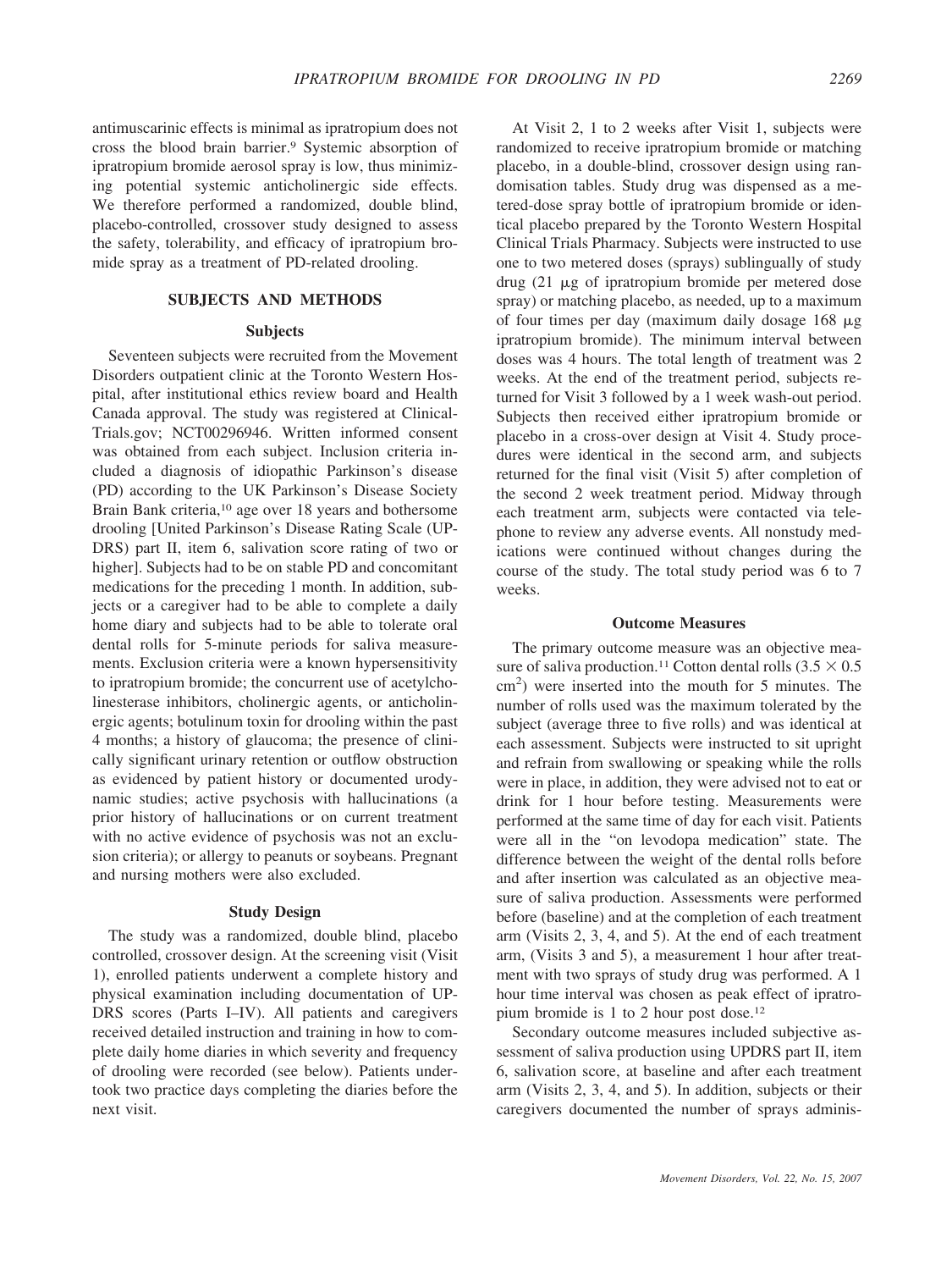

**FIG. 1.** Flow diagram from screening through completion of the study.

tered in a home diary for each day of the 2 week treatment periods. Subjects or their caregivers also recorded the severity and frequency of drooling saliva before and 1 hour after the spray using a validated subjective rating scale for drooling.<sup>13</sup> Thus drooling severity was rated on a scale of 1 to 5: 1: dry, never drools; 2: mild, only lips wet; 3: moderate, wet on lips and chin; 4: severe, drools to extent that clothing becomes damp; 5: profuse, clothing, hands, tray, and objects become wet. Drooling frequency was rated on a scale of 1 to 4: 1: never drools, 2: occasionally drools, 3: frequently drools, 4: constantly drools. Motor function and parkinsonism was measured at each study visit using total and part III motor scores of the UPDRS (on levodopa medication). Tolerability was assessed by questioning subjects and caregivers about side effects at each study visit and during telephone contact. Also, subjects or caregivers noted any adverse events on home diaries.

## **Statistical Analysis**

The scores for objectively measured saliva production before and following ipratropium bromide and placebo treatment were compared using parametric repeated measures analysis of variance (ANOVA). Results from the scales assessing the subjective measures of saliva production and UPDRS ratings were compared using Friedman's nonparametric analysis of variance (ANOVA) followed by post-hoc Dunn's multiple comparison test. Diaries were analyzed for number of sprays used over the total 2 week treatment arm as well as change in subjective drooling severity and frequency ratings pre- and 1 hour post-study sprays using appropriate *t* tests. No prior studies have assessed use of ipratropium bromide in PD patients to perform formal power calculations; 15 to 20 patients were therefore estimated, depending on drop-out rate.

# **RESULTS**

Seventeen patients were enrolled and 15 completed the study. Two randomized patients did not complete the study due to nonmedical reasons (see Fig. 1). Patient demographics are in Table 1. No patient had previously been treated with botulinum toxin for drooling. There was no significant difference in weight of saliva measured at baseline or at the end of 2 weeks treatment with ipratropium bromide compared with placebo ( $P > 0.05$ , Repeated Measures ANOVA  $F_{(3-56)} = 0.8250$ ,  $n = 15$ ) (Fig. 2a). There was also no significant difference in weight of saliva before and 1 hour after dosing with study spray at the end of each treatment arm  $(P > 0.05$ , Repeated Measures ANOVA,  $F_{(3-56)} = 0.9745$ ,  $n = 15$ ) (Fig. 2b).

There was an effect of treatment on UPDRS part II, question 6 salivation subscore ( $P < 0.05$ , Friedman test,  $F_{(4-70)} = 9.041$ ,  $n = 15$ ) (see Fig. 3). However, post-hoc analysis showed no significant effect between ipratropium bromide and placebo (Dunn's Multiple Comparison Test, all  $P > 0.05$ ) (see Fig. 3). There were no carry-over effects during the cross-over period. Thus, there was no significant difference in the weight of saliva or UPDRS II part 6 salivation scores at each baseline visit (Figs. 2a and 3).

The daily home diaries were completed by all subjects/caregivers. There was no significant difference in total number of sprays used between ipratropium bromide and placebo treatment. The mean  $(\pm s.d.)$  total number of sprays of ipratropium bromide per patient over 2 weeks was 66.3  $\pm$  28.5 compared with 63.7  $\pm$ 

**TABLE 1.** *Patient demographics*

| Sex                                                                  | 15 M/2 F            |
|----------------------------------------------------------------------|---------------------|
| Age (yr); mean (range)                                               | $70(54-85)$         |
| Time since diagnosis (yr) mean (range)                               | $10.8(3-21)$        |
| On levodopa medication UPDRS III; median<br>(range)                  | $27(10-65)$         |
| On levodopa medication UPDRS II salivation<br>part 6; median (range) | $3(2-4)$            |
| Duration of levodopa (yr) mean $(\pm s.d.)$                          | $8.8 (\pm 5.5)$     |
| Levodopa-dose equivalent (mg) mean $(\pm s.d.)^{14}$                 | $903.3 (\pm 491.3)$ |
| Use of botulinum toxin for drooling                                  | 0/17                |
|                                                                      |                     |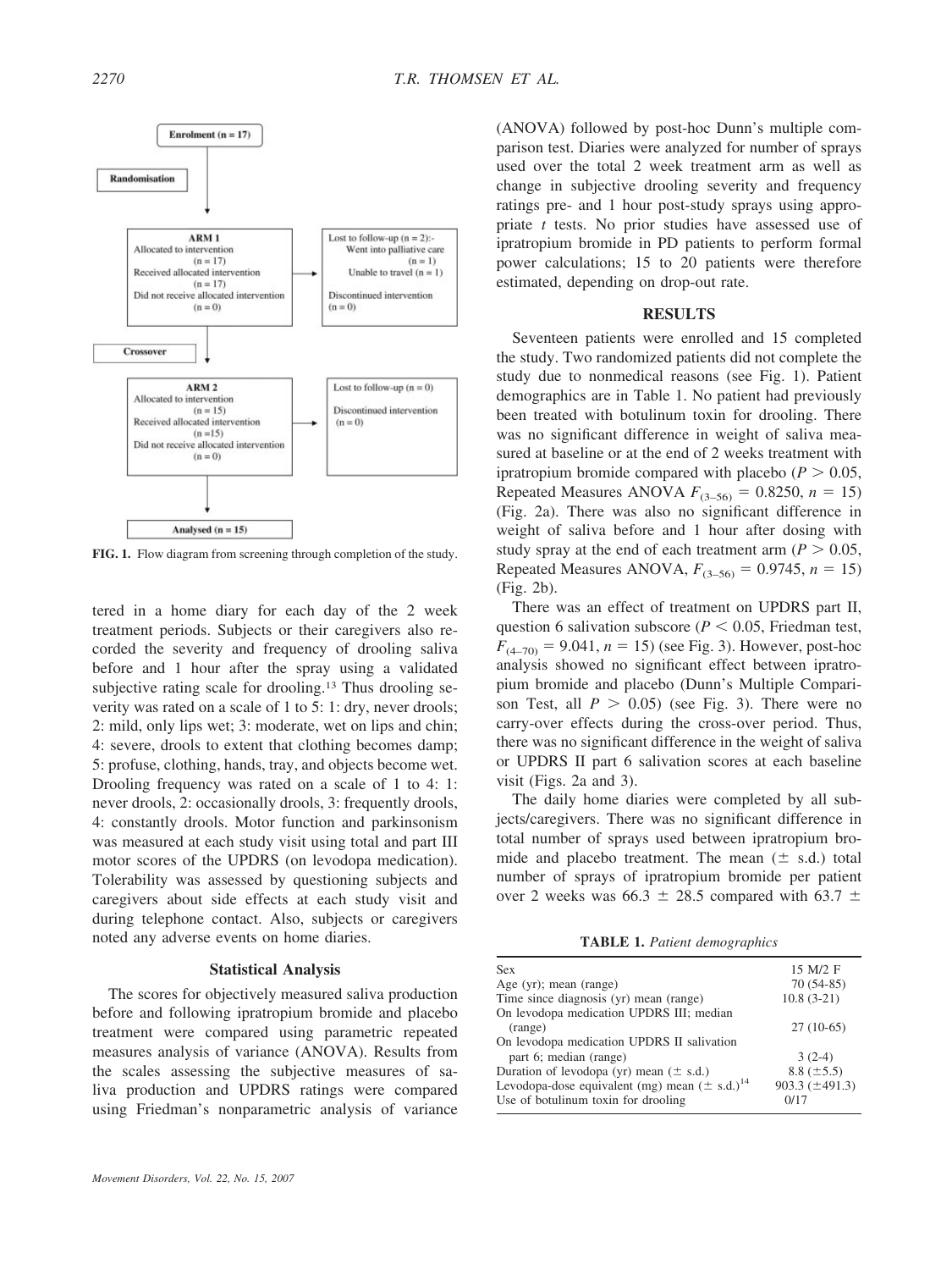

**FIG. 2.** (**a**) Saliva production before (baseline) and at the end of 2 weeks treatment with ipratropium bromide spray (ipratropium) or placebo spray in PD. Data show mean weight of saliva (g) ( $\pm$  s.d.); *n* = 15; n.s. = non-significant using Repeated Measures ANOVA. (**b**) Effect of ipratropium bromide and placebo on saliva production at the end of the 2 week treatment period measured before and 1 h after dose of study drug (two sprays). Data show mean weight of saliva (g) ( $\pm$ s.d.);  $n = 15$ ; n.s.  $=$  non-significant Repeated Measures ANOVA.

26.8 with placebo ( $P > 0.05$ , paired *t* test). With both ipratropium bromide and placebo, there was a significant effect of treatment on severity ratings recorded in the daily home diary before (pre) and 1 h after (post) use of the spray. Thus, the mean  $(\pm s.d.)$  severity rating preipratropium bromide spray was  $2.3 \pm 0.8$  and  $2.0 \pm$ 0.7 posttreatment ( $P < 0.01$ , paired *t* test) and 2.1  $\pm$  0.7 preplacebo spray and  $1.9 \pm 0.7$  after ( $P < 0.01$ , paired *t* test). However, there was no significant difference in the decrease in postspray scores between ipratropium bromide and placebo; thus, the decrease in scores (pre–post) with ipratropium bromide was  $0.3 \pm 0.7$  compared with  $0.2 \pm 0.7$  with placebo ( $P > 0.05$ , unpaired *t* test). Similarly, there was a decrease in frequency of drooling pre- and posttreatment with both ipratropium bromide and placebo as recorded in the daily home diaries ( $P \leq$ 0.01, paired *t* tests). However, there was also no significant difference between the decrease in frequency score (pre–post) with ipratropium;  $0.2 \pm 0.6$  and placebo,  $0.2 \pm 0.6$  ( $P > 0.05$ , unpaired *t* test).

There was no change in PD symptoms as measured using total and motor UPDRS part III. Thus mean  $($ s.d.) "on-levodopa" UPDRS III scores were  $28.87 \pm$ 14.11 at baseline before ipratropium bromide and  $28.80 \pm 14.93$  after treatment; and  $27.70 \pm 12.65$  before and 28.33  $\pm$  14.63 after placebo ( $P > 0.05$ , Friedman test followed by Dunn's multiple comparison test,  $F =$ 4.330<sub>(3–56)</sub>,  $n = 15$ ). Mean "on-levodopa" total UPDRS scores were 50.44  $\pm$  24.02 before and 48.25  $\pm$  25.03 after ipratropium bromide; and  $49.22 \pm 22.06$  before and 49.81  $\pm$  23.45 after placebo ( $P > 0.05$ , Friedman test followed by Dunn's multiple comparison test,  $F =$  $4.50_{(3-56)}$ ,  $n = 15$ ).

One patient developed dry nasal passages and an associated nose bleed that was assessed as being possibly related to the study drug. This did not necessitate change in treatment. There were no effects on bladder function and no cognitive or psychiatric problems. There were no other adverse events reported.

### **DISCUSSION**

Ipratropium bromide spray did not significantly reduce the weight of saliva production but may have a mild effect on subjective measures of sialorrhea in PD. Of importance, the treatment was well tolerated without any anticholinergic side-effects. Six subjects continued with open-label ipratropium bromide spray after the study had completed.

The potential for ipratropium bromide spray to reduce sialorrhea relates to antagonism of parasympathetic control of salivary glands and thus reduced saliva release. However, the exact dosage or timing of the spray required is not known. The lack of significant effect on weight of saliva between ipratropium bromide and placebo use was unrelated to amount of spray used, as the total number of sprays recorded was similar between the two treatments. It is currently unknown if in PD patients, dosing may need to be increased or continued for a longer duration to be more effective against drooling. However, small, unblinded, case series have assessed the use of ipratropium bromide spray in clozapine-induced hypersalivation and have reported some success with lower dosing schedules of one to two sprays/day.15,16 The timing of ipratropium bromide used here was estimated from recommended use of such sprays in chronic bron-



**FIG. 3.** Effect of treatment with ipratropium bromide and placebo spray on UPDRS II, part 6 salivation subscore at baseline and at the end of 2 weeks treatment. Data shows mean  $(\pm s.d.)$ ;  $n = 15$ . \* $P < 0.05$ Friedman test.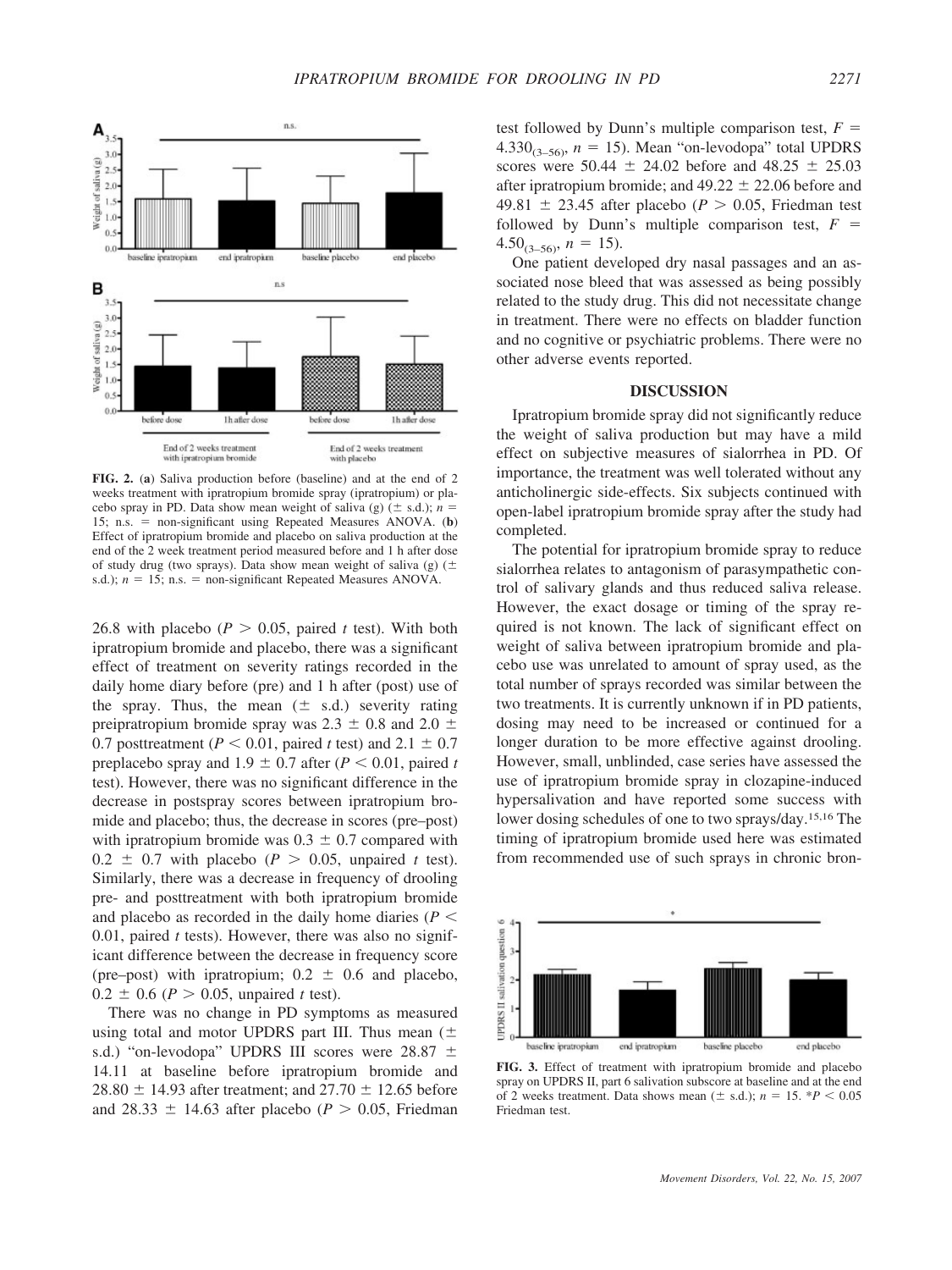chitis. Thus speed of onset is 5 to 15 minutes with peak effect at 1 to 2 hour and duration up to 6 hour.<sup>12</sup> However, the timing of effects on salivary gland function is not known. In addition, compliance with accurate use of the spray directed towards the salivary glands rather than swallowed is unknown. Patients were observed using the spray and corrected if inaccurate, when seen at each visit.

Timing of the objective salivary measurements also may have impaired the ability to detect a significant difference. Although the assessments were kept to the same times as far as possible in both relation to meals and medications, saliva production varies throughout the day, and is influenced by multiple factors. Measurements were performed in the 'on medication state' for ease of patient access to the clinic, but frequently PD patients report sialorrhea as on off-period symptom. However, in more advanced PD the benefits of L-dopa on sialorrhea are frequently less than in early disease.

In PD, sialorrhea is primarily due to dysphagia as well as a tendency to keep the mouth open and a stooped posture; salivary production is actually reduced.2 Thus, measuring the volume of saliva produced as a means of assessing sialorrhea in PD may not detect the impact of a treatment on drooling, as would rating impact on overall quality of life. However, this study was designed as a phase II study primarily to determine preliminary signs of efficacy of ipratropium bromide in reducing salivary production, and, as such, quality of life scales were not included. Such ratings would be appropriate for a larger phase III study. In addition, clinical studies in PD are frequently compromised by large placebo effects, particularly with subjective measurements. Therefore, an objective measurement of saliva levels was deemed the most sensitive way of measuring any potential change in drooling due to ipratropium. In fact, the "placebo " effect was seen in the significant decrease in subjective ratings of severity and frequency of drooling recorded by the patients/care givers in the diary cards, after use of *both* the ipratropium bromide and placebo sprays (although, there was no significant difference in the decrease between ipratropium bromide and placebo).

To date, there are no well-validated scales of measuring drooling in PD. The UPDRS part II has a single question related to salivation. The subjective scale used in this clinical trial is validated for drooling in other neurological and medical conditions and is not specific for PD. Thus, potential benefits in the use of ipratropium bromide may not have been detected using the scale in this study. A recent study, published after completion of this clinical trial, has proposed a promising new scale for sialorrhea in PD, which awaits further validation.17 This scale incorporates a range of aspects of sialorrhea including frequency of drooling, amount, and impact on daily life.

In conclusion, this randomized, double blinded, placebo-controlled clinical trial failed to show an effect of ipratropium bromide spray on objective measures of drooling in PD. It is important to note that the sample size was small and the study may have been underpowered. Nevertheless, the spray was well tolerated in this population, caused no serious adverse events and did not worsen PD. Six patients continued after the study suggesting they had derived benefit. Future studies of ipratropium bromide spray in PD using a higher dosage or longer treatment, with measures of quality of life, may be warranted, as well as studies in other parkinsonian syndromes with more bothersome drooling such as multiple system atrophy or progressive supranuclear palsy.

**Acknowledgments:** Funding for this study was provided by a Research Grant from the Parkinson's Disease Foundation (to S.H.F. and W.R.G.). The expertise and assistance of Ron Seto, Piri Babos Margaret McGrath-Chong, and staff in the movement disorder clinic is greatly appreciated. The original idea was from Jan Parsons, PD Specialist nurse, Walton Centre for Neurology, Liverpool, UK. Finally, this trial would not have been possible without the enthusiasm and commitment of the patients involved.

#### **REFERENCES**

- 1. Johnston BT, Li Q, Castell JA, Castell DO. Swallowing and esophageal function in Parkinson's disease. Am J Gastroenterol 1995;90:1741-1746.
- 2. Bagheri H, Damase-Michel C, Lapeyre-Mestre, M. et al. A study of salivary secretion in Parkinson's disease. Clin Neuropharmacol 1999;22:213-215.
- 3. Potulska A, Friedman A. Controlling sialorrhoea: a review of available treatment options. Expert Opin Pharmacother 2005;6: 1551-1554.
- 4. Mancini F, Zangaglia R, Cristina S, Sommaruga MG, Martignoni E, Nappi G, Pacchetti C. Double-blind placebo controlled study to evaluate the efficacy and safety of botulinum toxin type A in the treatment of drooling in parkinsonism. Mov Disord 2003;18:685- 688.
- 5. Ondo WG, Hunter C, Moore W. A double-blind placebo-controlled trial of botulinum toxin B for sialorrhea in Parkinson's disease. Neurology 2004;62:37-40.
- 6. Hyson HC, Johnson AM, Jog MS. Sublingual atropine for sialorrhea secondary to parkinsonism: a pilot study. Mov Disord 2002; 17:1318-1320.
- 7. Beeh KM, Welte T, Buhl R. Anticholinergics in the treatment of chronic obstructive airway disease. Respiration 2002;69:372-379.
- 8. Mann KV, Leon AL, Tietze KJ. Use of ipratropium bromide in obstructive lung disease. Clin Pharm 1988;7:670-680.
- 9. Brown JH, Taylor P. Muscarinic receptor agonists and antagonists. In: Hardman JG, Limbird LE, and Gilman AG, editors. Goodman and Gilman's the pharmacological basis of therapeutics. New York: McGraw-Hill; 2001. p 155-169.
- 10. Hughes AJ, Daniel SE, Kilford L, Lees AJ. Accuracy of clinical diagnosis of idiopathic Parkinson's disease: clinico-pathological study of 100 cases. J Neurol Neurosurg Psychiatry 1992;55:181- 184.
- 11. Pal PK, Calne DB, Calne S, Tsui JK. Botulinum toxin A as treatment for drooling saliva in PD. Neurology 2000;54:244-247.